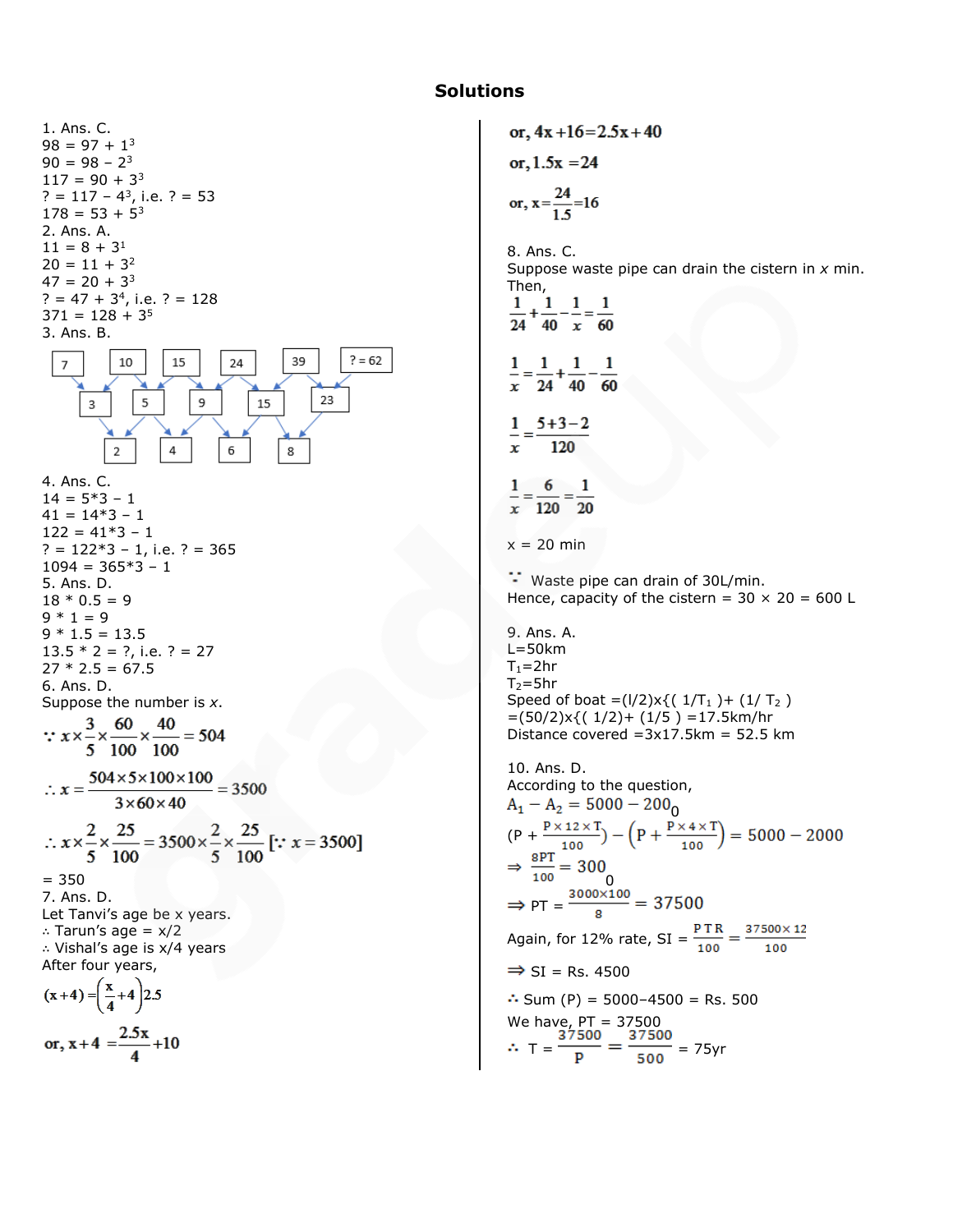11. Ans. E. Average = Sum of observations/Number of observations Given, average wage of a worker during a fortnight comprising 15 consecutive working days was Rs. 95 per day. Total wage he received in the fortnight=15×95=Rs.1425 Also, during the first 7 days, his average was Rs. 92 per day and the average wage during the last 7 days was Rs. 97 per day. Total wage received in the fortnight excluding the  $8<sup>th</sup>$  day  $= 92 \times 7 + 97 \times 7$ ⇒Total wage received in the fortnight excluding the 8<sup>th</sup> day = 1323 Wage on the  $8^{th}$  day = Rs. 1425 - 1323 = Rs. 102 12. Ans. D. Given, ratio of efficiency of P and Q i.e. 3:1 so, total efficiency of  $(P+Q) = 4$ Then, Ratio of time taken by P and Q is 1:3 Let time taken by P is X days So time taken by Q is 3X days Time taken by  $P =$  time taken by  $Q - 60$  days  $X = 3X - 60$  $2X = 60$  $X = 30$  days  $Eff._P+Q$  X T<sub>P+Q</sub> =  $Eff._P$  X T<sub>P</sub>  $4 \times T_{P+O} = 3 \times 30$  $T_{P+Q}$  = 90 days  $T_{P+Q} = (90/4)$  days  $T_{P+Q} = 22(1/2)$  days 13. Ans. C. Let l be the numerator and m be the denominator of a fraction F ı m Let I is increased by 150% so it would become 250×I/100  $=$  5 $1/2$ Let m is increased by 350% so it would become  $450 \times m/100 = 9m/2$ Hence new fraction =  $5I/9m = 25/51$  $l/m = 15/17$ 14. Ans. A. Suppose, the monthly salary of Ms. Deepti is *x* rupees.  $x \times \frac{11}{100} = 5236$ 5236×100  $11$  $x = ₹ 47600$ \* \* Total annual amount invested by Ms. Deepti

 $=47600\left(\frac{11}{100}+\frac{19}{100}+\frac{7}{100}\right)\times 12$  $=47600\times\frac{37}{100}\times12$  $=476\times37\times12$  $=$  ₹ 211344 15. Ans. D. Let the cost price of 1 kg item be x. So cost price of  $600g$  item =  $0.6x$ . According to the question the Selling Price of 600 g of item = Cost price of 1 kg item =  $x$ . So, Profit % =  $\frac{x-0.6x}{0.6x} \times 100 = 66.7\%$ . 16. Ans. A. No. of employees working in legal deptt.  $= 48 + 54 + 36 + 30 + 53 = 221$ and no. of employees working in H.R.  $= 1050 + 1015 + 976 + 888 + 1004 = 4933$ Req. % =  $(221x100)/4933 = 4$  (App) 17. Ans. B. Average number of people working in marketing deptt. = 1326.2 Average number of people working in production deptt.  $=$ 1557.4 Req. Difference = 1557.4 -1326.2 = 231 (app.) 18. Ans. E. No. of employees working in organisation A  $= 1050 + 1017 + 1382 + 1542 + 786 + 48 = 5825$ No. of employees working in organization E  $= 1004 + 963 + 1290 + 1580 + 735 + 53 = 5625$ Reqd. ratio = 5825 : 5625 = 233 : 225 19. Ans. C. Total no. of employees from all the departments  $= 5825 + 5703 + 5424 + 5613 + 5625 = 28190$ 20. Ans. D. Regd.  $\% = (960 \times 100)/5703 = 17$  (app.) 21. Ans. A. 73.96 - 18.19 + 17.47 =? + 10.91  $? = 73.96 - 18.19 + 17.47 - 10.91$  $? = 55.77 + 6.56$  $? = 62.33$ 22. Ans. A. ? = 345 + 20 – 11  $? = 354$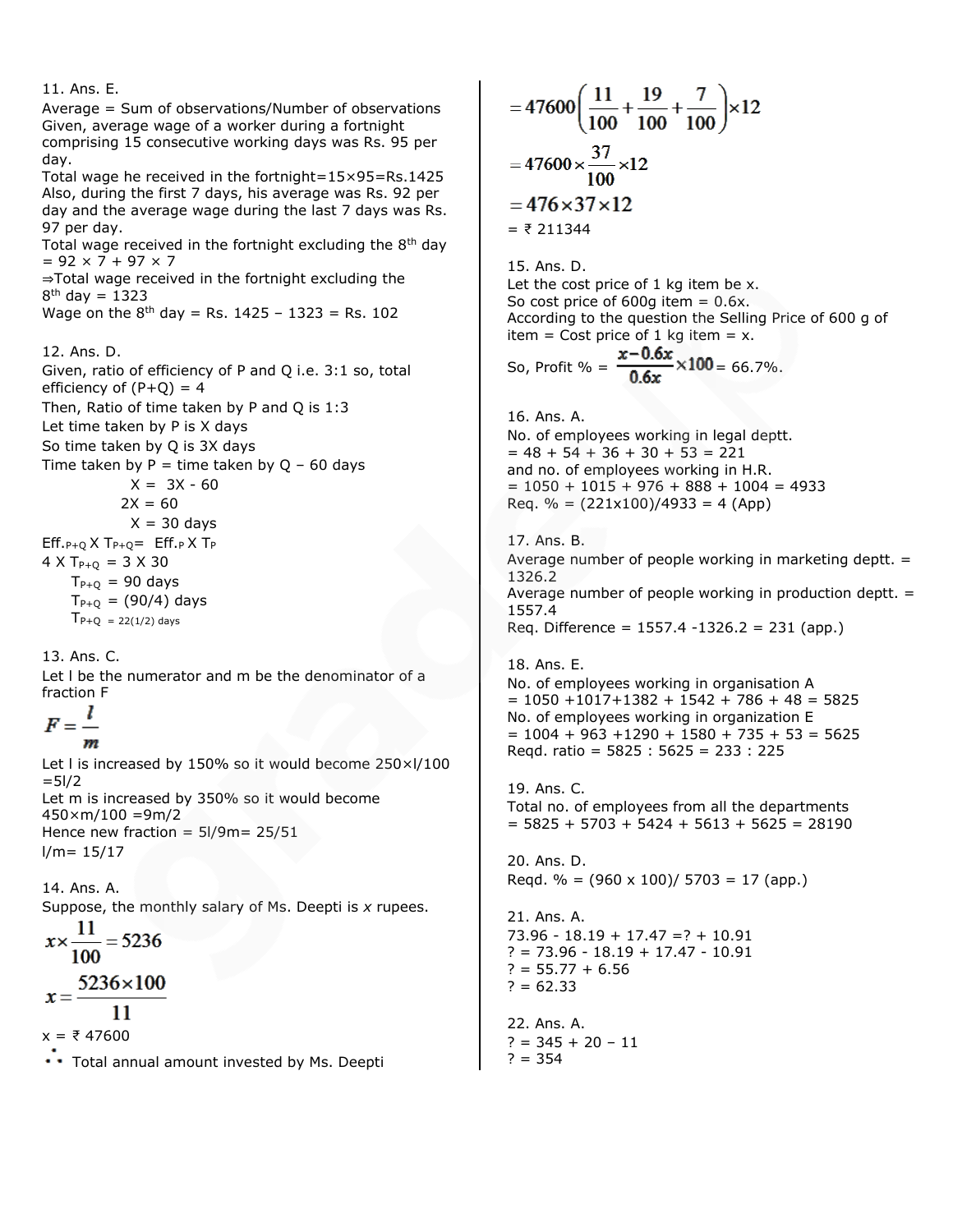```
23. Ans. D.
26 % of 450 = 26 \times 450/ 100 = 26 \times 4.5 = 117.0
12 % of 150 = 12 \times 150/100 = 12 \times 1.5 = 18.0Hence 26% of 450 - ? = 12% of 150 \rightarrow 117 - ?= 18 \rightarrow ?
= 117 - 18 = 9924. Ans. D.<br>? = \frac{36 \times 650}{2} - 14 \times 560100
                     100
= 234 – 78.40 = 155.6
25. Ans. C.
135 + 167 - 32 = ? - 113= >? = 270 + 113 = 383
26. Ans. D.
7878 - 4545 + 5454 = ? + 4444= > 8787 = ? + 4444
= >? = 8787 - 4444 = 4343
27. Ans. C.
264 \div \sqrt{576} + (11)^2 + 12 = (x)^2(x)^2 = \frac{264}{24} + 121 + 12 = 144x = \sqrt{144} = 1228. Ans. C.
7960 + 2956 - 8050 + 4028 = ?10916 - 4022 = ?? = 689429. Ans. C.
92 \times \frac{576}{72} = (?)^3 + \sqrt{49}92 \times 8 = (?)^3 + 7(?)<sup>3</sup> = 729? = 930. Ans. D.
225 - 125 + 25 + 44 = ?^2= > 169 = ?<sup>2</sup>
= > ? = 13
31. Ans. D.
64% of 750 \div 4 = x \div 5\frac{64 \times 750}{2} = \frac{x}{2}100 \times 4 = 5120 = 1x = 120 \times 5 = 600
```

```
32. Ans. B.
68 \times \sqrt{7} - 3421 = 591\rightarrow 68×\sqrt{?} = 591+3421
\Rightarrow \sqrt{?} = \frac{4012}{68}\Rightarrow \sqrt{?} = 59\implies? = (59)<sup>2</sup> = 59×59
\Rightarrow ? = 3481
33. Ans. A.
? = \sqrt{18} + \sqrt{32} - \sqrt{50}<br>= \sqrt{3 \times 3 \times 2} + \sqrt{2 \times 2 \times 2 \times 2} - \sqrt{5 \times 5 \times 2}=3√2 + 4√2 – 5√2 = 2√2
Hence Option A is correct
34. Ans. E.
? = (41 \times 72)/(8 \times 3) = 123Hence Option E is correct
35. Ans. B.
? = 31 + 48/8 - 18\delta 31 +6 - 18 = 19
Hence Option B is correct
36. Ans. A.
M > K > T = P hence M>P follows.
T = P < S = R hence T < R so T < R does not follow.
37. Ans. B.
We can't establish any specific relation between S & G. 
So conclusion I does not follow.
G < R < L = T hence G < T follows.
38. Ans. E.
D = K > R > T = P hence D > P follows.
Q < P = T < R hence R > Q follows.
39. Ans. C.
M \le N \le R = 3 so M \le 3 hence either M<3 or M=3 follows.
40. Ans. D.
We can't establish any specific relation between A & K. 
So conclusion I does not follow.
We can't establish any specific relation between S & Q. 
So conclusion II does not follow.
41. Ans. B.
```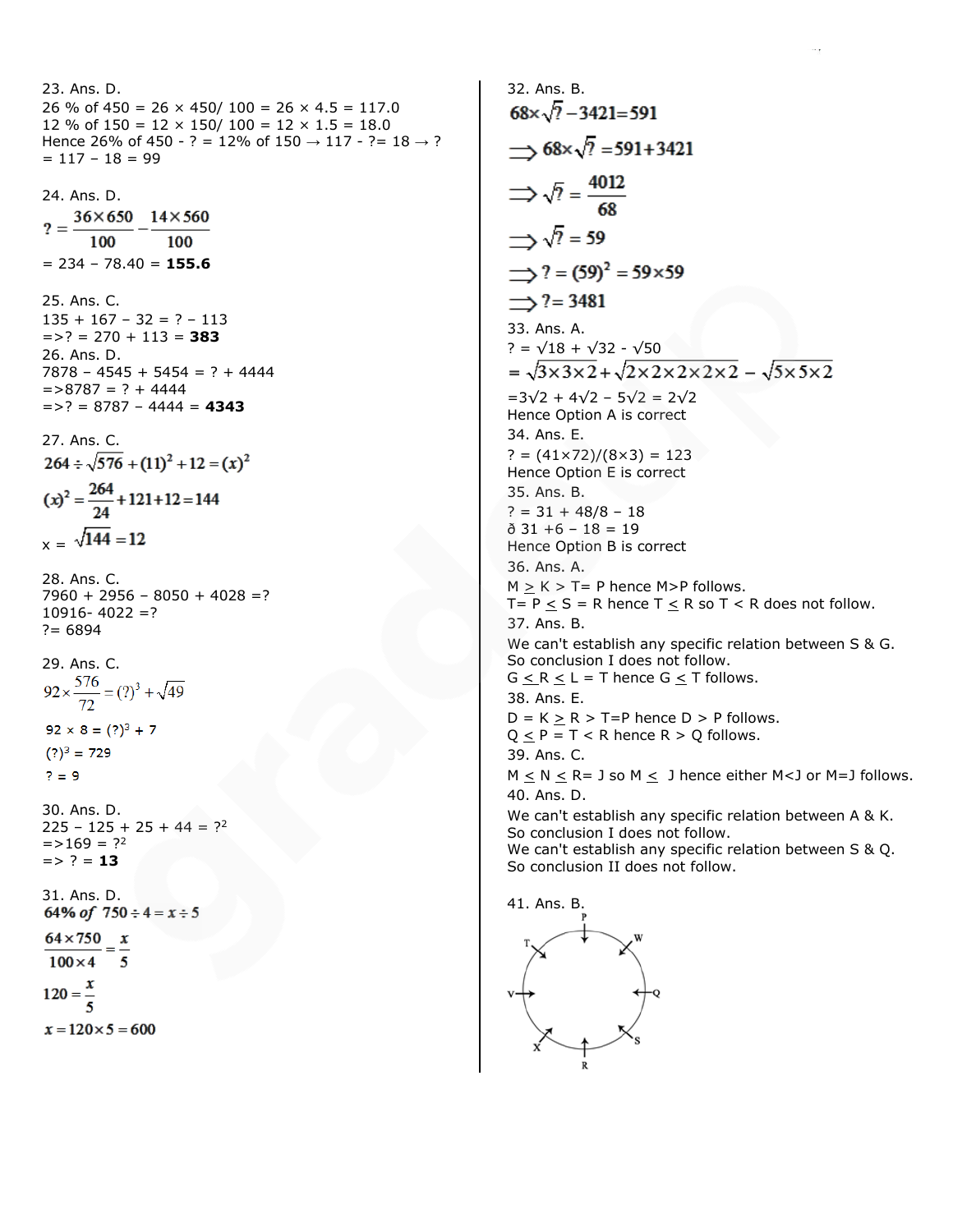









45. Ans. C.



46. Ans. D. 9<sup>th</sup> to the left of 18<sup>th</sup> from the left =  $(18 - 9 =)$  9<sup>th</sup> from the left  $= S$ 

47. Ans. B. 9

48. Ans. E. 2 7 9 6 8 <u>4</u> 3 5

49. Ans. C.  $\star$  And  $\odot$ 

## 50. Ans. B.

In all others, the second element comes three positions. after the first in the given arrangement.

| 51. A<br>к              | ns. E.<br>$\frac{1}{M}$   |
|-------------------------|---------------------------|
| $\bullet$ G             | N                         |
| $H$ .                   | $\mathsf{Y}$              |
| $-1$                    | $\boldsymbol{\mathsf{x}}$ |
| $\mathsf{L}$            | Z                         |
| $\bullet$               | $\circ$                   |
| 52. Ans. B.<br>κ        | M                         |
| G                       | $\mathbb N$               |
| · H                     | $\mathsf{Y}$              |
| $\cdot$ 1               | $\mathsf{x}$              |
| $\mathsf{L}$            | Z                         |
| $\overline{ }$          | $\circ$                   |
| 53. Ans. D.<br>K        | M                         |
| $\bullet$ G             | N                         |
| $+$ H                   | Y.                        |
| $\blacksquare$          | $\mathsf X$               |
| L Z                     |                           |
| $\bullet$               | $\circ$                   |
| 54. Ans. D.<br>$\kappa$ | M                         |
| $\cdot$ G               | N                         |
| · H                     | ×                         |
| $\rightarrow$ 1         | $x +$                     |
| $\cdot$ L Z             |                           |
| $\cdot$ J               | $\circ$ .                 |
| 5. Ans. C.<br>$\kappa$  | M                         |
| $\cdot$ G               | N                         |
| $\cdot$ H               | $\mathsf{Y}$              |
| $\cdot$ 1               | $\mathsf X$               |
| $\mathsf{L}$            | Z                         |
|                         |                           |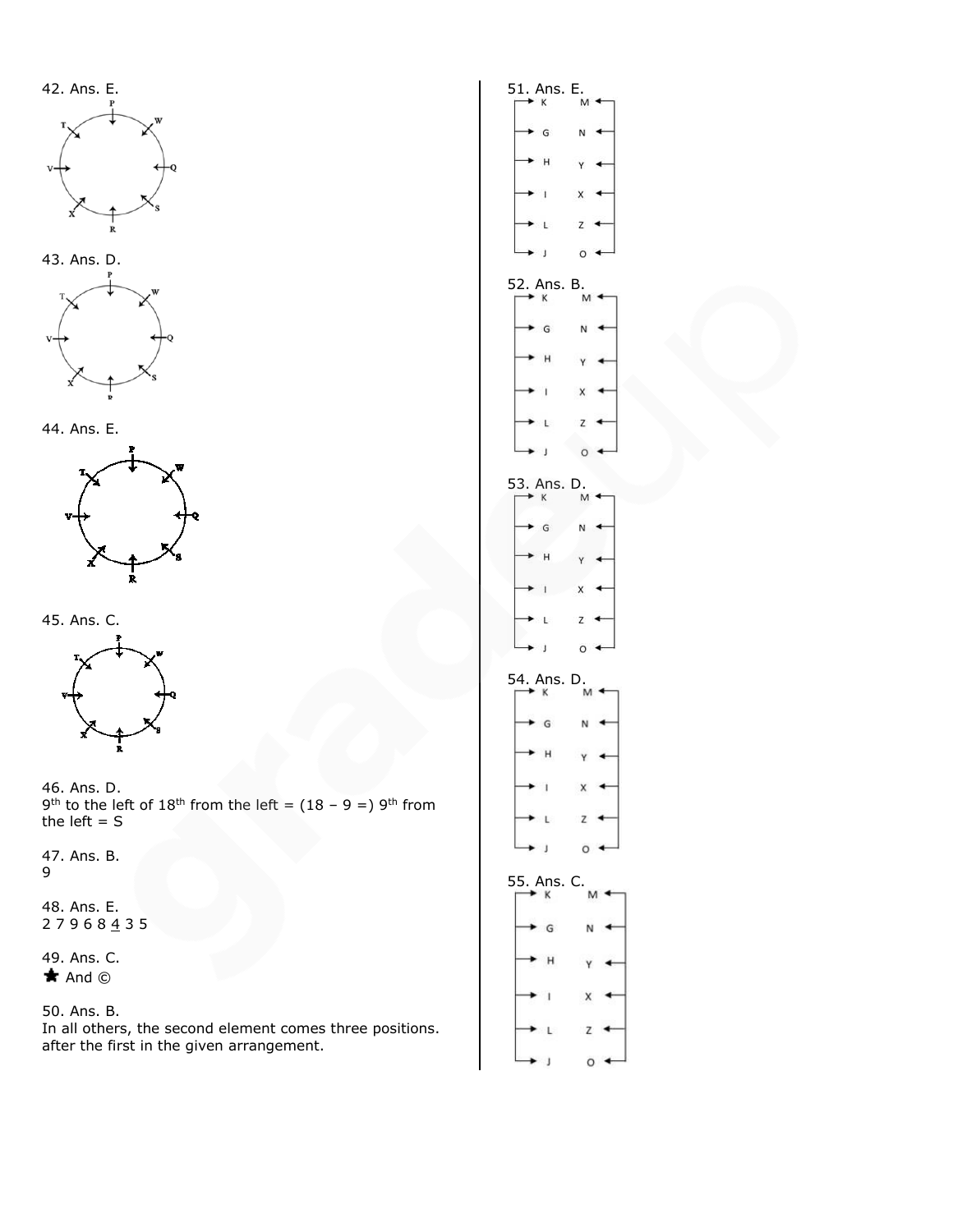| 56. Ans. A.<br>Let all the numbers are arranged in descending order<br>from left to right, we get: 924 816 725 563 485 | 365; clearly 527, 429 and 365 (three numbers) are odd<br>numbers.                                              |
|------------------------------------------------------------------------------------------------------------------------|----------------------------------------------------------------------------------------------------------------|
| 725 is in the middle position after rearrangement.                                                                     | 59. Ans. C.                                                                                                    |
| Product of first and second digit of $725 = 7 \times 2 = 14$                                                           | Let we add one to the middle digit of each of the<br>numbers, we get:                                          |
| 57. Ans. C.                                                                                                            | 735 934 495 826 573, in these numbers let we divide                                                            |
| Let all the digits in each of the numbers are arranged in                                                              | them with 3                                                                                                    |
| ascending order, we get: 257 249 458 168 356; clearly                                                                  | $735/3 = 245$ ; $934/3 = 311.33$ ; $495/3 = 165$ ; $826/3 =$                                                   |
| 458 is the highest number which was originally: 485                                                                    | 275.33; 573/3 = 191; therefore four numbers (735, 495<br>and 573 are divisible by 3) and remaining two numbers |
| 58. Ans. D.                                                                                                            | are not divisible by three.                                                                                    |
| Let the positions of the first and the third digits of each or                                                         |                                                                                                                |
| the numbers are interchanged, we get: 527 429 584 618                                                                  |                                                                                                                |

60. Ans. B.

From the given numbers (725 924 485 816 563) 924 is highest and 485 is lowest number. Let we multiply first digit of highest number with third digit of lowest number, we get  $9 \times 5 = 45$ 

## 61. Ans. A.

# 62. Ans. C.

P/Football R/Hockey M/Golf 0/Badminton S/Cricket T/Chess Q/Baseball N/Tennis

# 63. Ans. A.

0/Badminton S/Cricket T/Chess Q/Baseball N/Tennis P/Football R/Hockey M/Golf

# 64. Ans. B.

P/Football M/Golf 0/Badminton S/Cricket T/Chess 0/Baseball N/Tennis R/Hockey

# 65. Ans. B.

P/Football R/Hockey M/Golf 0/Badminton S/Cricket T/Chess Q/Baseball  $N/T$ ennis

66. Ans. C.

The word has been divided into two equal parts and then the order of the letters in each part is reversed and the immediate next letter is written in the code.

the numbers are interchanged, we get: 527 429 584 618







Therefore;

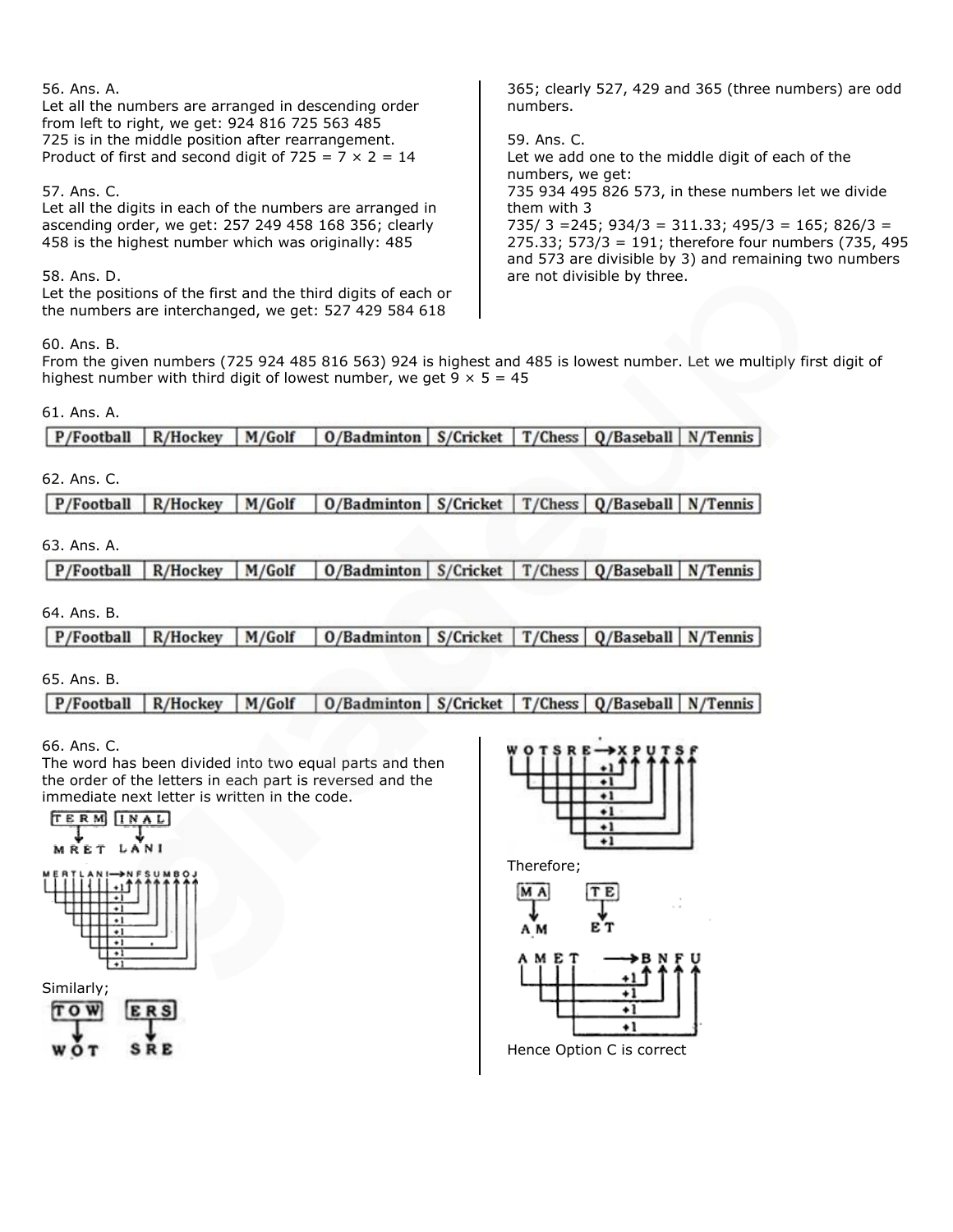| 67. Ans. C. |  |  |                                 |  |   |    |  |  |  |
|-------------|--|--|---------------------------------|--|---|----|--|--|--|
|             |  |  | 22 9 18 20 $\overline{2}1$ 1 12 |  |   |    |  |  |  |
|             |  |  | 1 R T U                         |  | A | Т. |  |  |  |
|             |  |  |                                 |  |   |    |  |  |  |

There are two case - TU & VA

68. Ans. D.  $N(-) \leftarrow \longrightarrow T(+)$  $A(-)$ — K——— S(+)

**Note:** K gender is not clear so can not define sons does T have 69. Ans. E. 1 2 3 4 5 6 7 8 9 10 D I S C L A I M E R first, second, sixth and tenth letters are - D, I, A R

Meaningful world  $\implies$  RAID, RIAD

#### 70. Ans. C.

Let K started at A and moved 5 m and reached at B, then he turned right and walked 10m to reach C. He again turn right and walked 20m and reached D. He Again took right turn and moved 10m and reached at E.<br> $0.10M$  E



 $AE = AB + BE = AB + CD = 20 + 5 = 25 m$ From the figure it is clear that at point E, K at (20+5 =25m) far from the starting point .

#### 71. Ans. A.

Refer to the last few lines of the first paragraph.

#### 72. Ans. D.

Refer to the last few lines of the passage. It is clear that Manikya chose to work for him because he wanted to teach him a lesson.

# 73. Ans. E.

Refer to the last few lines of the passage.

# 74. Ans. A.

Manikya wanted to teach the couple a lesson as they had the habit of lying and cheating others. He wanted to teach them a lesson and show how lying destroys lives. Hence, the most apt moral of the story is lying destroys lives.

75. Ans. C. Amrutananda and his wife, Mandakini, wish to have a celebration because they received a rich harvest and so wanted to have a feast.

76. Ans. C. Inverted is most similar in meaning to overturned.

77. Ans. E. Strange is the synonyms of **Odd**

78. Ans. A. Shocked is similar in meaning to stunned.

79. Ans. C. Innocent is the antonym of cunning.

80. Ans. B. Proud is the antonym of ashamed.

81. Ans. C. An image makeover to counter the opposition's allegations of it / an is used with vowels "a, e, i, o, u".

82. Ans. B. We use 'since' to talk about a specific point in time, or a time when the action started.

83. Ans. C. Here, Present at the should be used because 'on' means above something and 'at' is used with respect to the some occasion.

84. Ans. B. We see that there are two subjects, history and position, hence the verb should be plural. So the verb should be 'demand' instead of 'demands'.

85. Ans. D. Instead of writing "from their", write "from that of their".

86. Ans. C. Use "understandably" instead of "understandingly" to change it to an adjective.

#### 87. Ans. D.

The sentence is in the past tense. It should be 'took' instead of 'take'. The sentence should be, 'the shift in relations has been manifested most recently in the first bilateral military exercises between China and India that took place in November 2003.

88. Ans. C.

In C part, use of 'lightening' is incorrect. 'Lightning' should replace ''lightening' here. 'Lightening' refers to the process of making something lighter in colour. Whereas 'lightning' is a noun which refers to the meteorological phenomenon that is followed by thunder. Hence C is the correct choice.